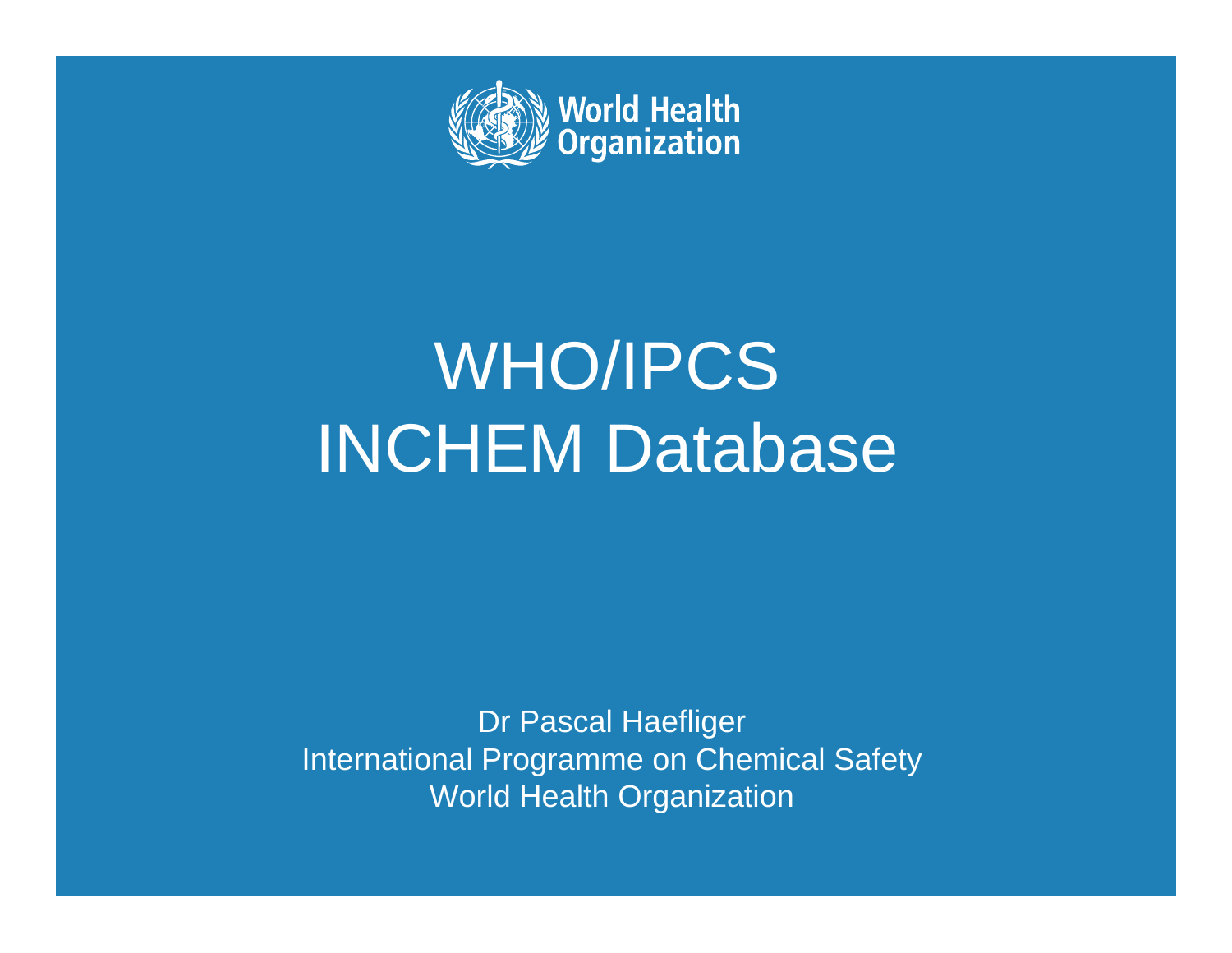## **WHO/IPCS INCHEM**

- **► Collection of 8000+ chemical**safety-related documents from IGOs (WHO, FAO, ILO, UNEP and OECD).
- $\triangleright$  Freely accessible on Internet (www.inchem.org)
- **► Database searchable using** sophisticated search algorithm
- **▶ Included in OECD eChemPortal**



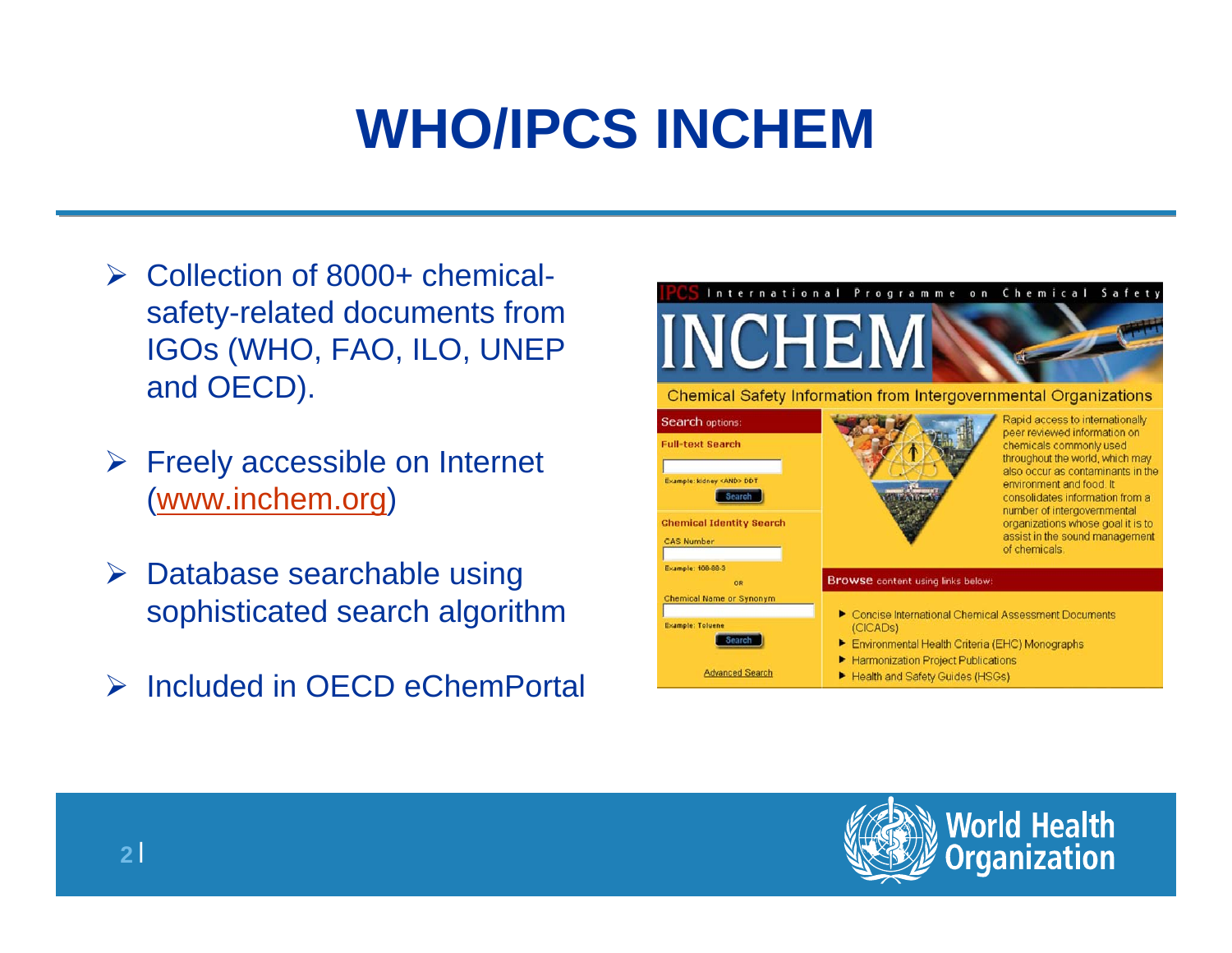### **Background Background**

- Developed in response to requests from governments to make information on chemicals RA and RM widely available
- Established in 1997 between IPCS and Canadian Centre for Occupational Health & Safety (CCOHS)
- Recognized in SAICM Overarching Policy Strategy as a tool to promote chemicals management, harmonization and burden sharing
- INCHEM identified as a potential contribution from IOMC to SAICM Chemical Clearing house
- Continuing need for this information highlighted at ICCM1

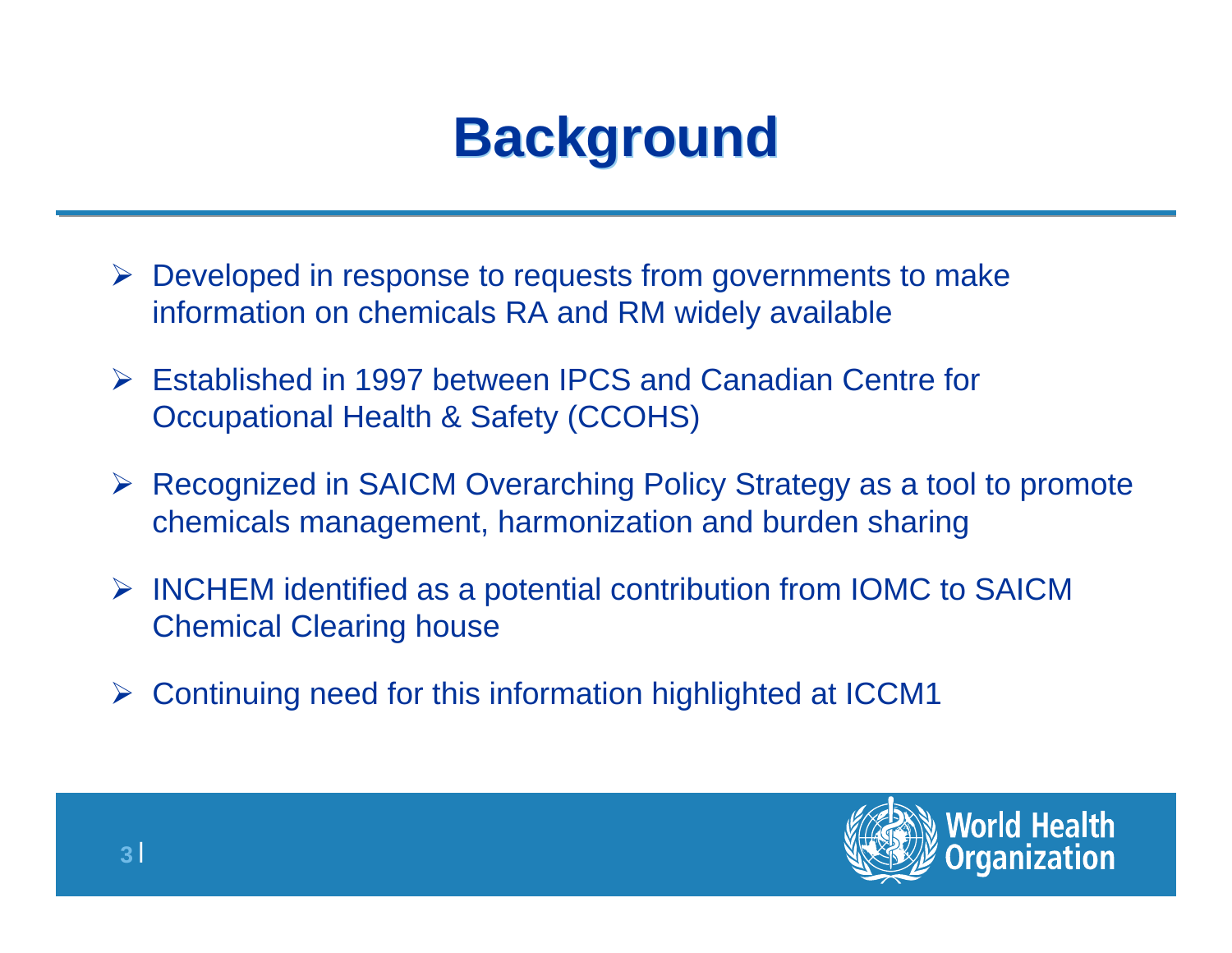### **Overview of available documents Overview of available documents**

- Environmental Health Criteria (EHCs)
- $\blacktriangleright$  Concise International Chemical Assessment Documents (CICADs)
- $\blacktriangleright$ International Chemical Safety Cards (ICSCs)
- $\blacktriangleright$  Joint FAOWHO Expert Committee on Food Additives (JECFA)
- **▶ Joint FAO/WHO Meeting on Pesticide** Residues (JMPR)
- WHO Classification of Pesticides by Hazard





 $\blacktriangleright$ …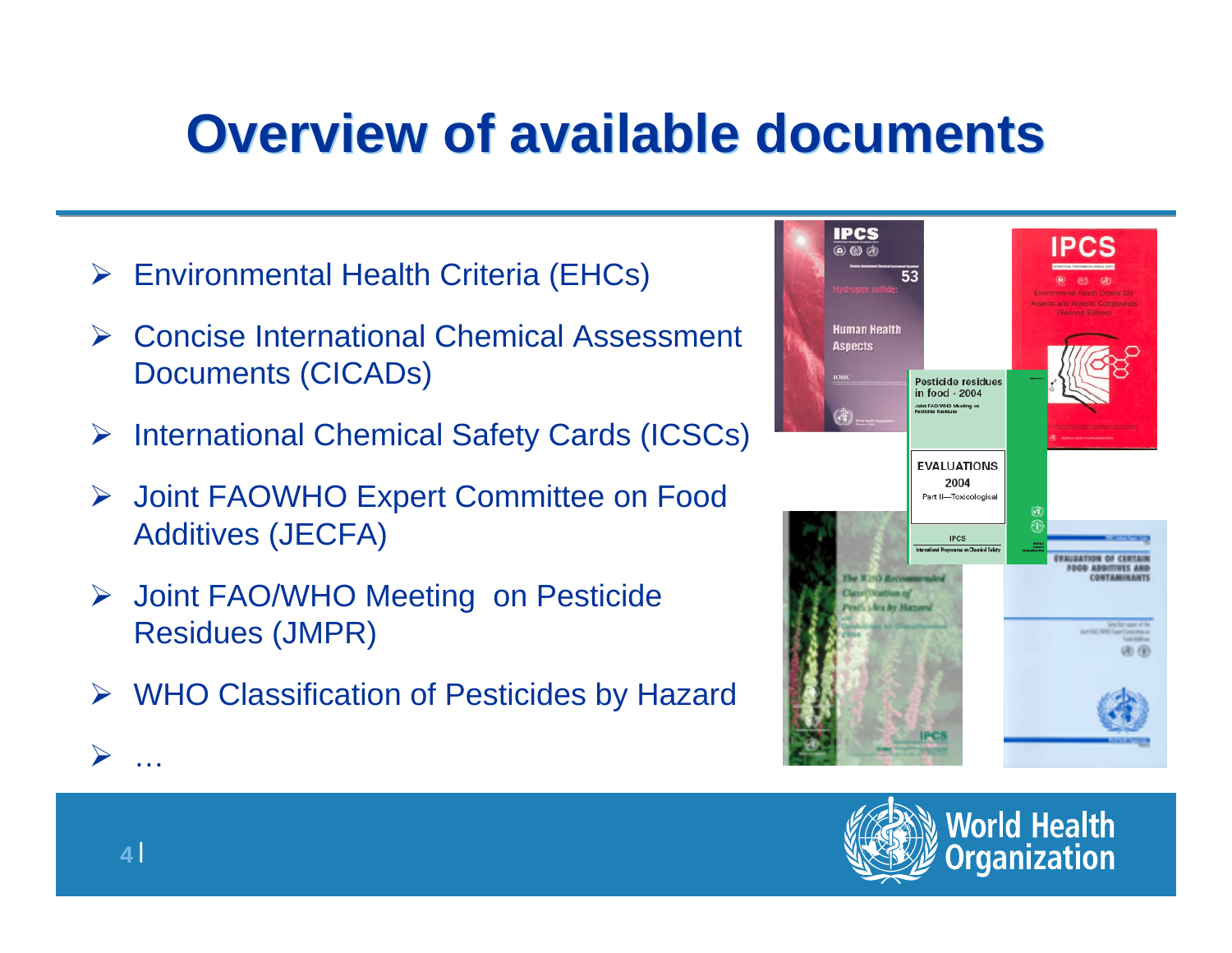### **Online portal and search tool**

#### **≻ Advanced search tool, e.g.**

- • Boolean operators (AND, OR, NOT) (mercury AND effect AND acute)
- • Multiple words in the same sentence (thallium <SENTENCE> convulsion)
- • Search keywords only in document titles ((poisoning AND fungi)<IN>title)
- •Search only specific document types
- **▶ More information on INCHEM help page** http://www.inchem.org/help/help.html

### http://www.inchem.org



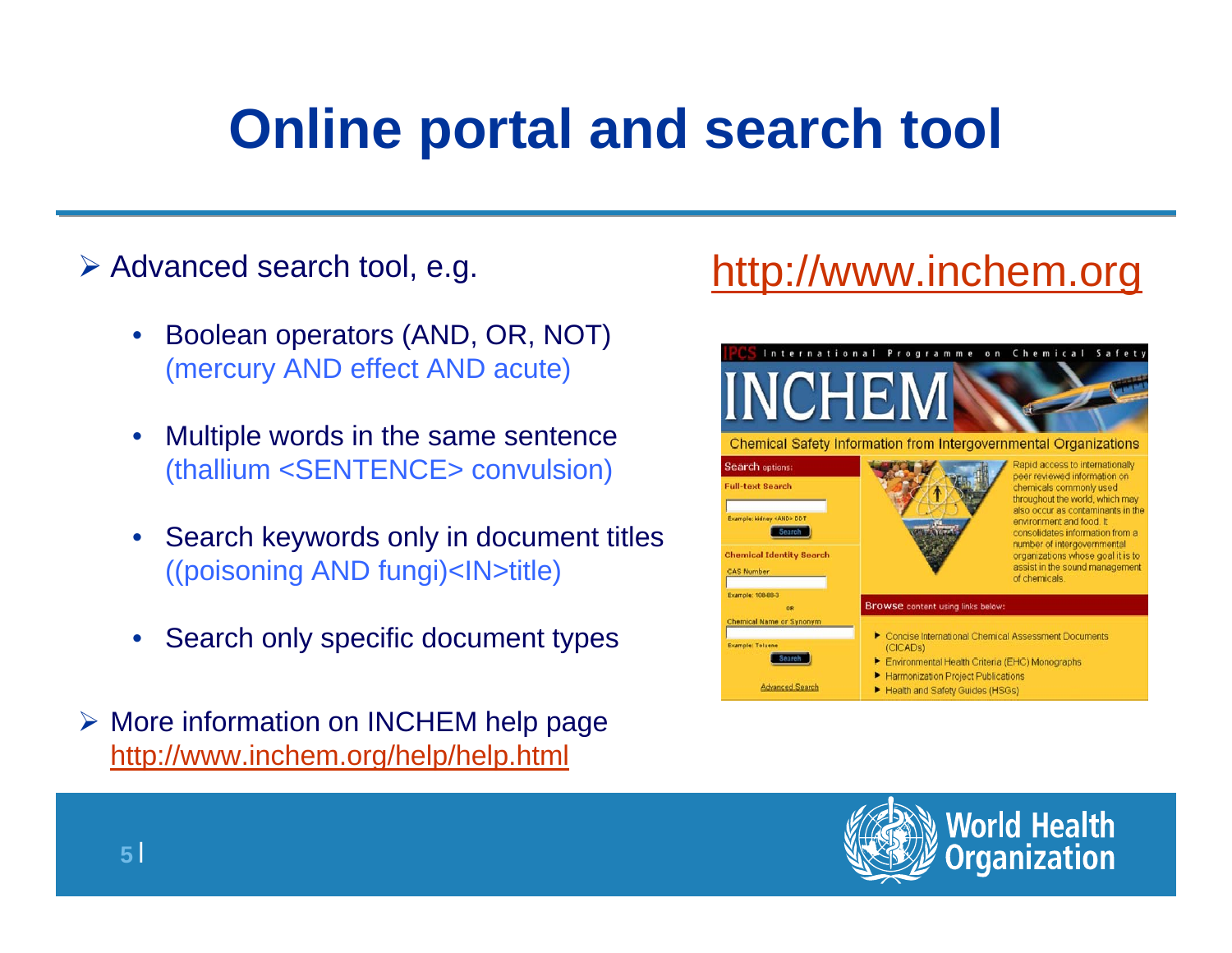### **INCHEM use statistics**

### $\triangleright$  In 2008:

- •> 2.5 million visitors (= 5 visitors/minute)
- $\bullet$ > 4.6 million sessions (= 9 sessions/minute)
- **2006 user survey showed that:** 
	- 91% rated service as useful or very useful
	- 43% use service at least monthly; many weekly or daily
	- 55% work for Government or Non-profit organizations

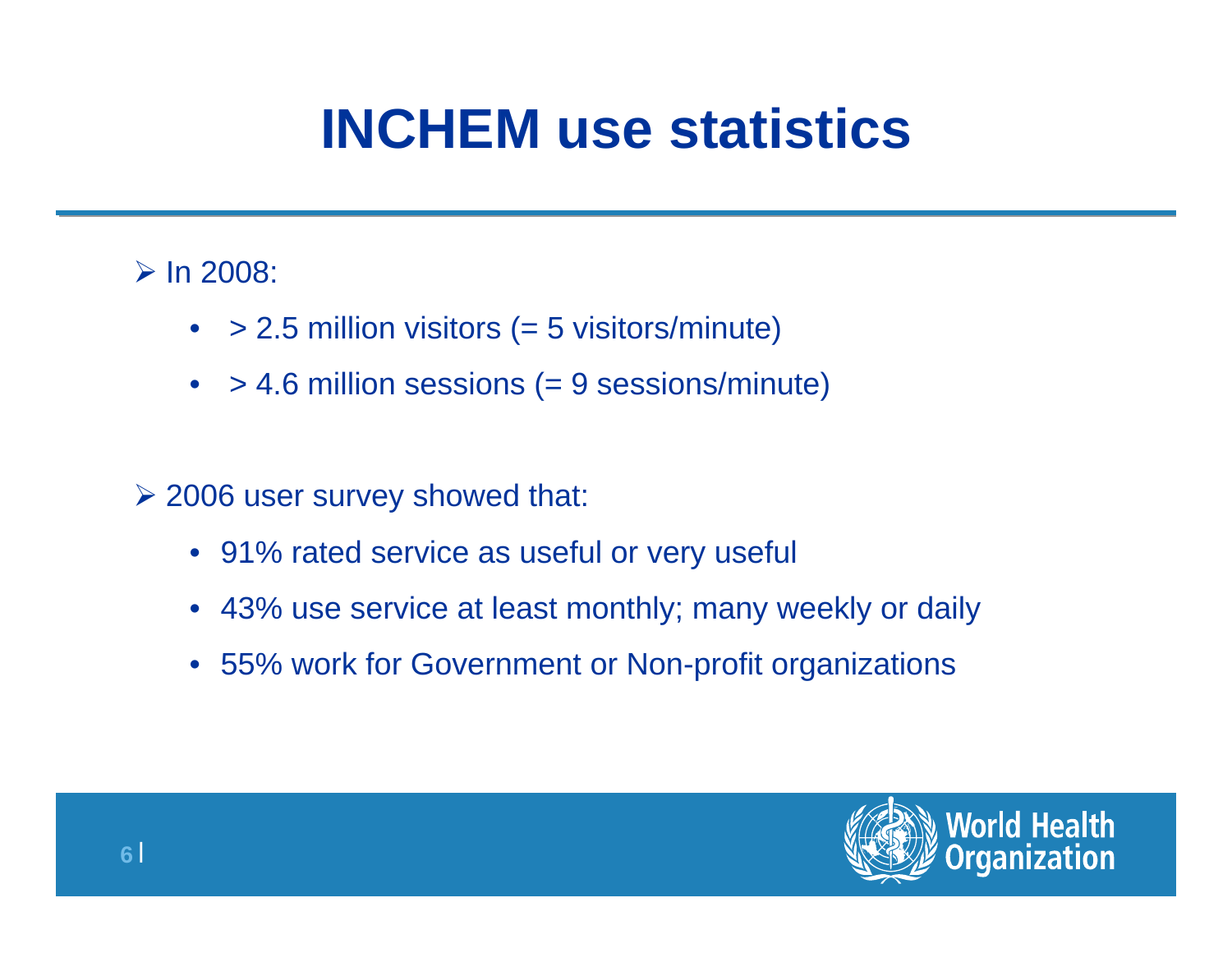### **Most requested documents**



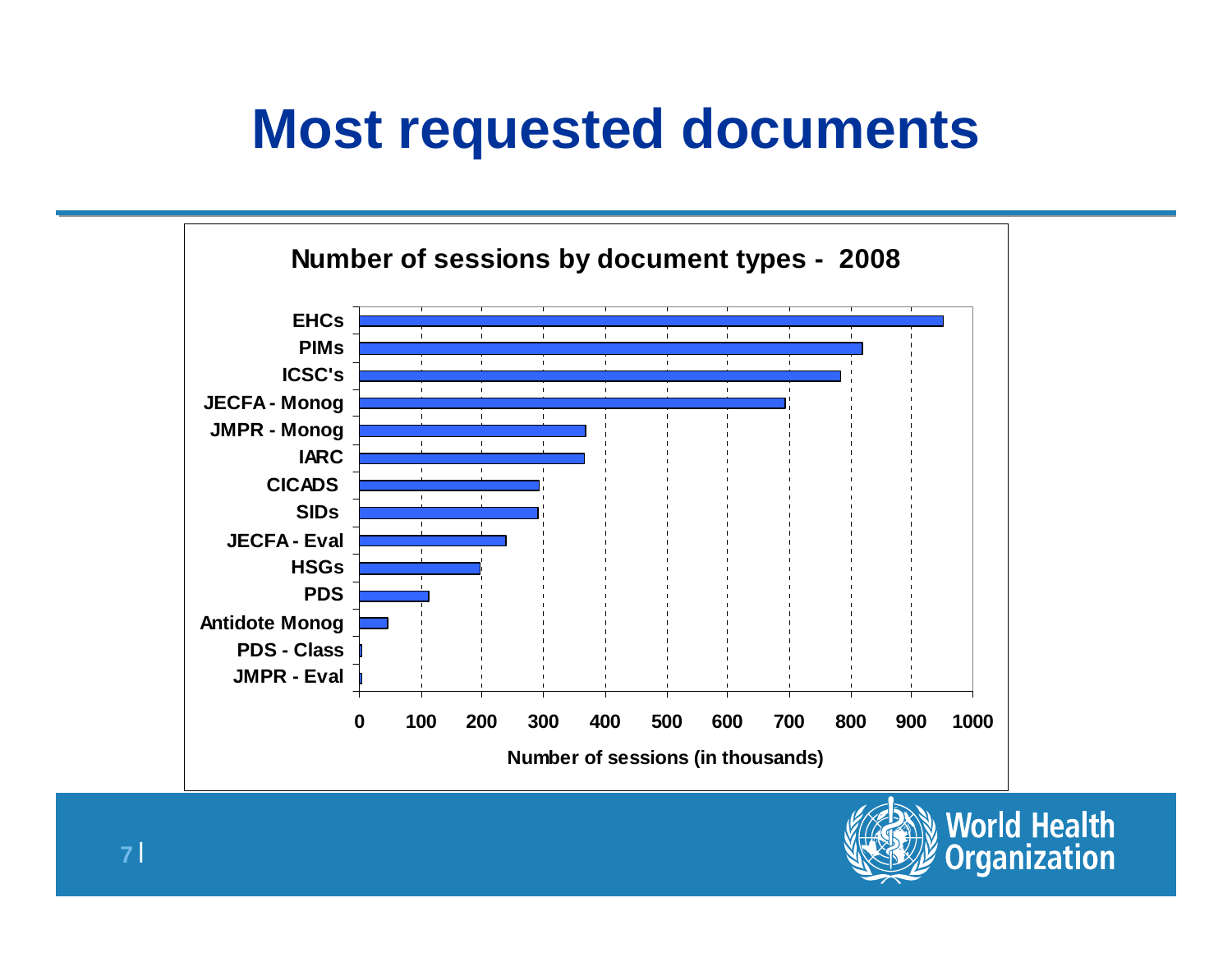## **Conclusion**

- Cost-effective means of disseminating chemical-safety related information
- $\triangleright$  Flexible search strategy allows to find specific information
- Widely used in both developing & developed countries
- $\triangleright$  Very positive feedback from users
- $\blacktriangleright$ Database regularly updated
- $\blacktriangleright$ Access through http://www.inchem.org